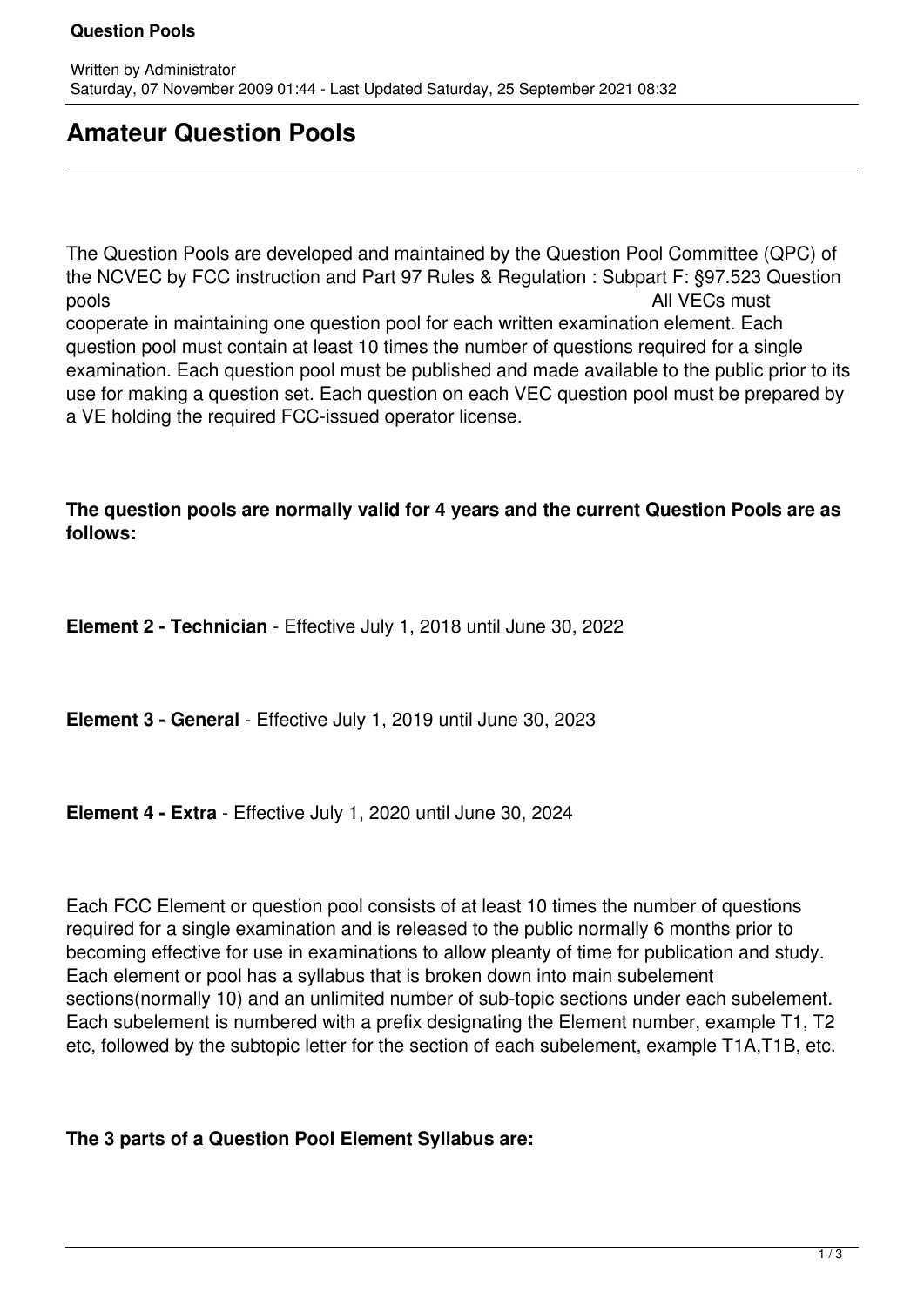1. SubElement ( T, G, E )

Written by Administrator and Administrator and Administrator and Administrator and Administrator and Administrator and Administrator and Administrator and Administrator and Administrator and Administrator and Administrator

- 2. SubTopic (T1A, G1A, E1A etc)
- 3. Questions and Answers ( T1A01, G1A01, E1A01 etc)

The actual questions are numbered in a format that reflects the element, subelement and subtopic section of the syallabus where the question is found, example: T1A01 etc. Each pool is released with the exact questions and 4 multiple choice answers and the correct answer for each question is designated in ( ) just after each question ; Example: T1A01 (D) some with a rules reference [97.xxx] after the correct answer letter. On the actual exam, the correct answer letter in parentheses, and any rules citations do not appear with the question number.

The Question Pool Committee invites submissions for use in all Amateur Question Pools. Currently the QPC is reviewing and developing a new Element 2 - Technician Class question pool to become effective July 1, 2010. To provide comments or actual questions for consideration to the QPC please use the Feedback/ Input form on the ncvec.org web page or by email to qpcinput@ncvec.org

When su[bmitting actual questi](mailto:%20qpcinput@ncvec.org)ons for QPC review please provide the following in plain ASCII text.

(1) Questions must have no more than 210 characters, including spaces, or a maximum of three 70 character lines.

(2) Answers must be no more than 140 characters, including spaces, or two 70 character lines in length.

(3) Each multiple choice question must be accompanied by 4 possible answers. The answers may be in any order, but the the correct answer must be indicated.

(4) Provide resource or Part 97 rule to support correct answer or explaination of the correct answer for QPC review